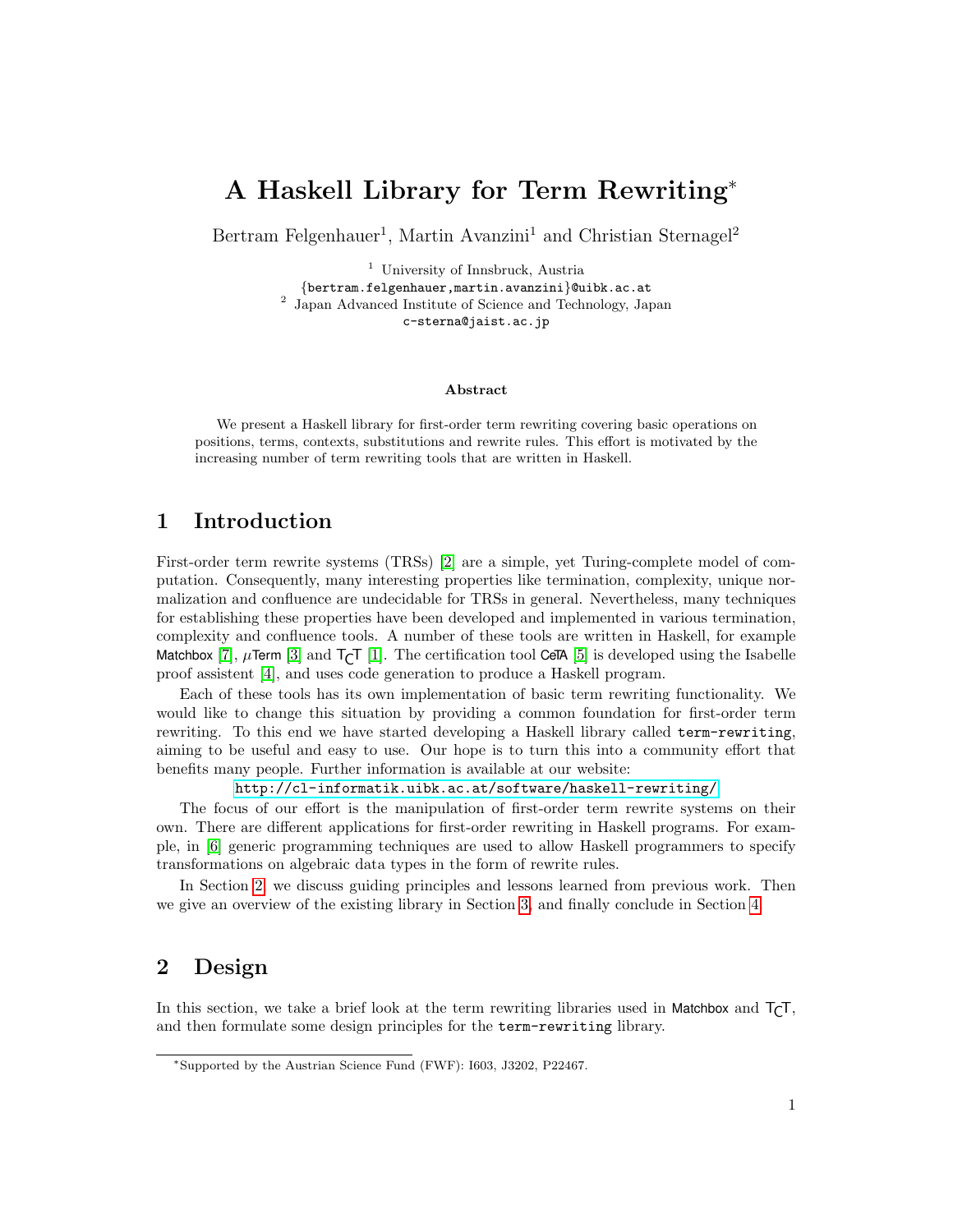#### 2.1 Prior art

The Matchbox termination  $\text{tool}^1$  is based on the haskell-tpdb library<sup>2</sup>, which provides a comprehensive parser for the Termination Problem Database (TPDB) XML format. At the time we discussed the library design, however, we were not aware of this development.

Previous versions of Matchbox used the autolib-rewriting library, which is part of the auto/\* software collection. The library is mature, and has been in use for a long time. It certainly covers the basic functionality that we are looking for. The main problem is that it pulls in a lot of dependencies from the other parts of the auto/lib, which occasionally leads to type signatures that are hard to understand:

is *linear term* :: TRSC  $v c \Rightarrow$  Term  $v c \rightarrow$  Reporter ()

(In this case it turns out that *is linear term* is actually an assertion that the given term is linear, and produces an informative message in the Reporter monad if the check fails.)

The complexity tool  $T_{\mathsf{C}}$ T is developed in conjunction with its own term library termlib.<sup>3</sup> Again, basic functionality is covered. Its main drawback is that the term type is monomorphic, with variables and function symbols being represented—essentially—as integers. In practice, this means that virtually all code has to carry a signature holding additional information on function symbols and variables.

Neither library is very attractive for re-use, due to their complexity and seemingly ad-hoc design decisions. We tried to avoid this situation by following a few basic principles to be explained in the next subsection.

#### 2.2 Principles

Our main goal is to have a library that is easy to use, and useful. We have established the following guidelines.

Minimal interface. This means foremost that each concept is represented by a single type, when possible, and that we avoid cluttering the interface with many variants of the same functionality without good reason.

Remark 1. One reviewer asked why we did not use type classes. There is ample of room for discussion here. Maybe the most convincing reason is that this would double the number of entities (a type class and a type for each concept) for—in our perception—little gain.

- Simple interface. The library interface is plain Haskell98, without relying on advanced types or libraries. Data types should be as simple as possible.
- Consensus. The implemented features should be generally useful. Put differently, the library should not force non-obvious design decisions on the user. This is best explained by an example. A noteworthy omission in the current library is a type for TRSs. We do provide operations on list of rules (Section [3\)](#page-2-1), but a TRS comes with an associated signature, and we could not agree on what a signature should be.

Of course these guidelines are sometimes contradictory. Consider the example of critical pairs. By simplicity, they should just be a pair of terms. However, additional information like the rules that were involved in the overlap is often required. To represent this information, another type

<sup>1</sup><https://github.com/jwaldmann/matchbox>

<sup>2</sup><https://github.com/jwaldmann/haskell-tpdb>

 $3$ <http://cl-informatik.uibk.ac.at/software/tct/>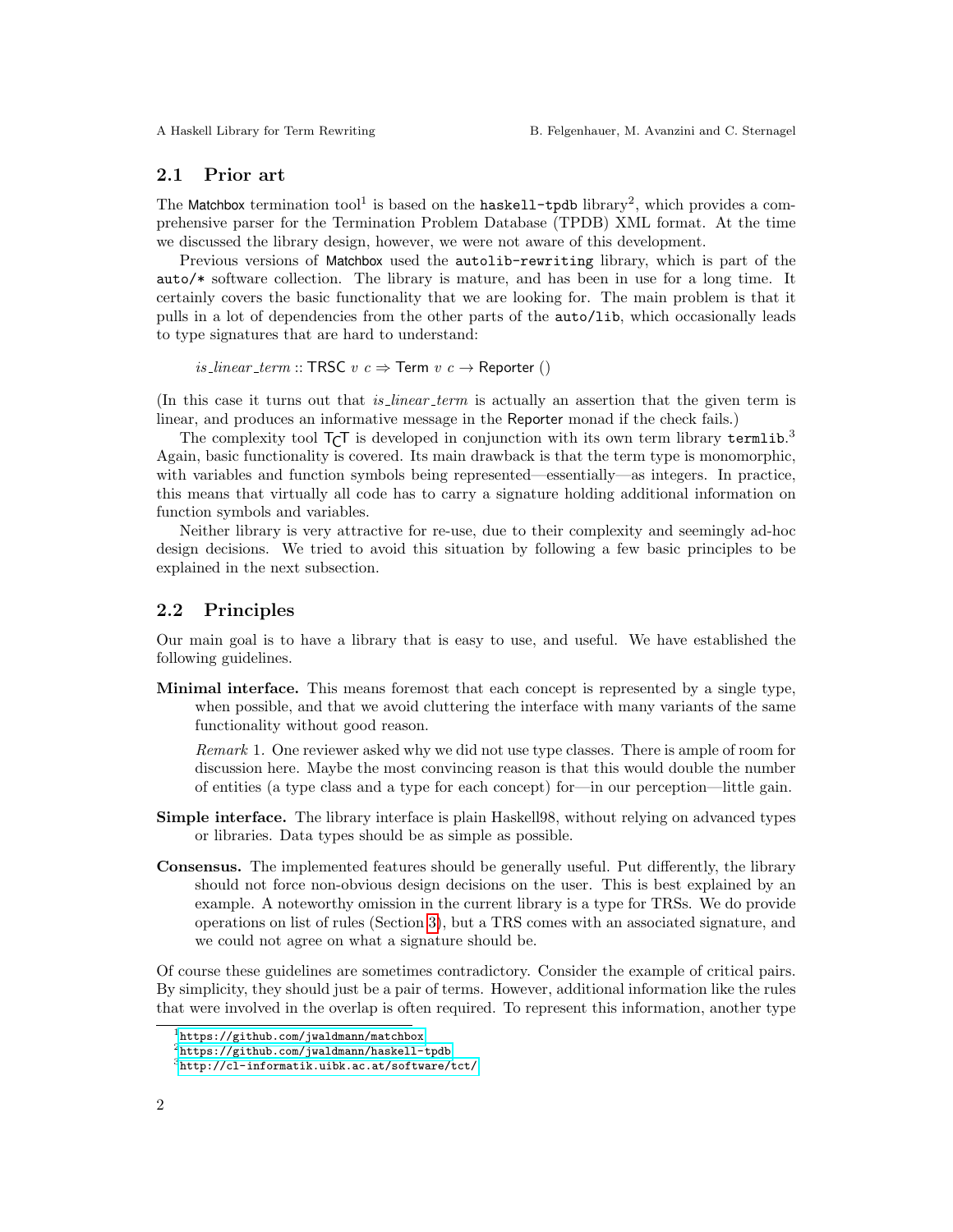would be needed, violating minimality. We chose to implement a more complex type instead (Section [3\)](#page-2-1).

# <span id="page-2-0"></span>3 Implementation

In this section, we give an overview of the term-rewriting library implementation. The modules inhabit the Data.Rewriting (abbreviated D.R) namespace. As a rule, we provide one module per concept, implemented using separate submodules for type, common operations and specialised functionality. We rely on qualified imports to disambiguate between operations that can be used on several types. For example, linearity is defined for terms, rules and TRSs, so we provide functions D.R.Term.*isLinear*, D.R.Rule.*isLinear* and D.R.Rules.*isLinear*. The key concepts are as follows:

Positions. A position is a list of natural numbers, each denoting an argument position. In accordance with accessing lists in Haskell, the first argument position has index 0.

type  $Pos = [Int]$ 

Positions can be compared in various ways (e.g. above, below, parallel to).

**Terms.** Terms are polymorphic over function symbols  $f$  and variables  $v$ .

```
data Term f \ v = \text{Var} \ v \mid \text{Fun} \ f \ [\text{Term} \ f \ v]fold :: (v \rightarrow a) \rightarrow (f \rightarrow [a] \rightarrow a) \rightarrow Term f v \rightarrow amap:: (f \rightarrow f') \rightarrow (v \rightarrow v') \rightarrow Term f v \rightarrow Term f' v'vars :: Term f v \rightarrow [v]funs :: \mathsf{Term} f v \rightarrow [f]subtermAt :: Term f \thinspace v \rightarrow Pos \rightarrow Maybe (Term f \thinspace v)
```
In addition to the displayed operations, we can check for ground terms, linear terms, and whether a term is a variant or an instance of another.

<span id="page-2-1"></span>Remark 2. Interestingly, haskell-tpdb defines terms with swapped arguments in the Term type constructor: Our motivation was the convention of writing  $\mathcal{T}(\mathcal{F}, \mathcal{V})$  in the term rewriting literature, but there may be practical reasons

data Term  $v s = \text{Var } v |$  Node s [Term  $v s$ ]

Our motivation was the convention of writing  $\mathcal{T}(\mathcal{F}, \mathcal{V})$  in the term rewriting literature, but there may be practical reasons for swapping the order.

Substitutions. In the term rewriting theory, substitutions are partial functions, usually with finite domain, from variables to terms. When applying a substitution to a term, variables for which the substitution is undefined are left untouched. In order to allow substitutions that change the type of variables (which arise naturally from matching terms), we distinguish between generalized substitutions and the standard kind. Attempting to apply a generalized substitution to a term that contains a variable with undefined replacement fails; the function yields no result, i.e., Nothing.

```
newtype GSubst v f v' = GS \{unGS :: Map v (Term f v')\}type Subst f \, v = GSubst v \, f \, v
```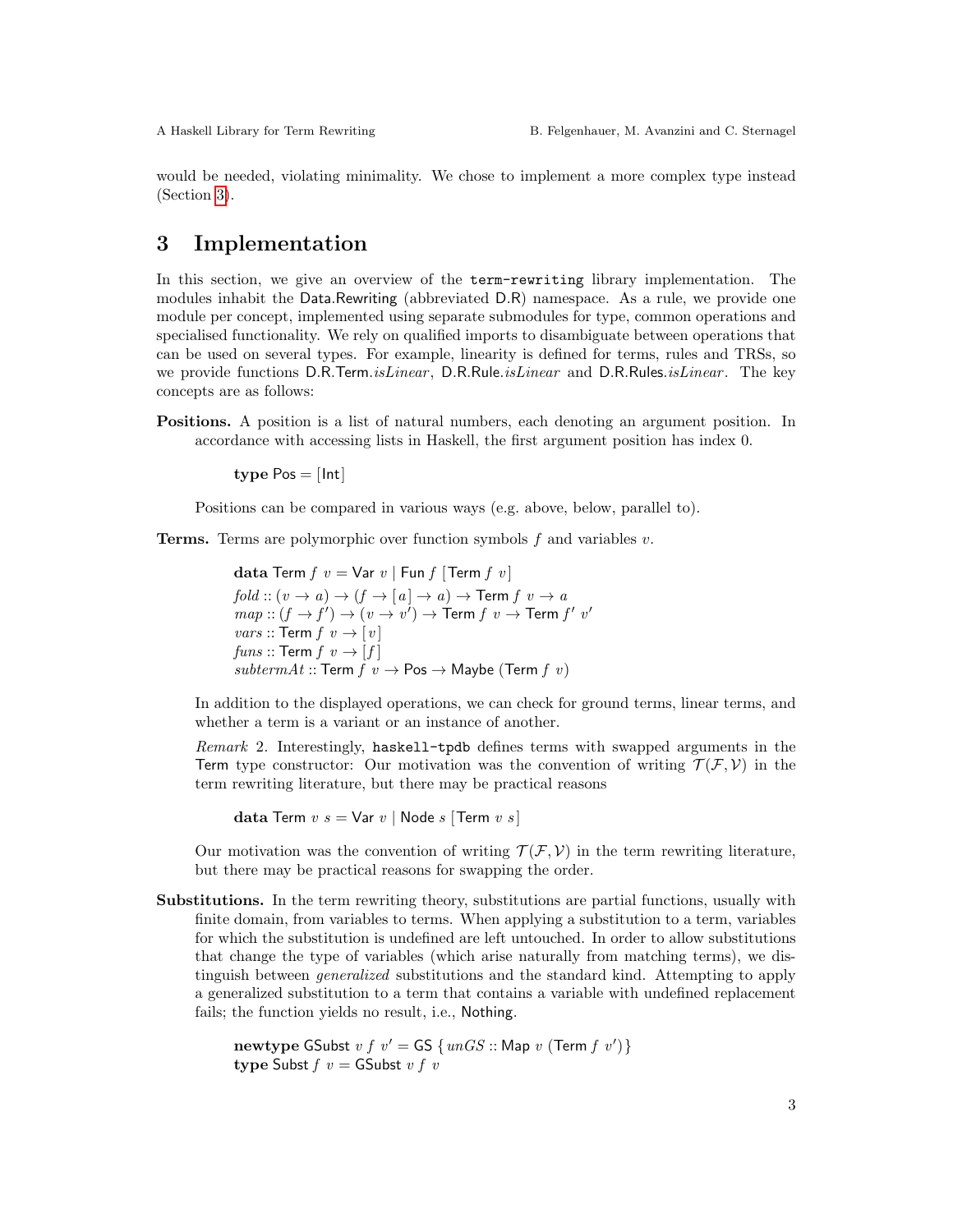$gApply::Ord v \Rightarrow$  GSubst  $v f v' \rightarrow Term f v \rightarrow Maybe (Term f v')$ apply :: Ord  $v \Rightarrow$  Subst  $f \ v \rightarrow$  Term  $f \ v \rightarrow$  Term  $f \ v$ compose :: Ord  $v \Rightarrow$  Subst  $f \circ v \rightarrow$  Subst  $f \circ v$ 

Substitutions can be obtained by matching or unifying terms.

$$
match :: (\text{Eq } f, \text{Ord } v, \text{Eq } v') \Rightarrow \text{Term } f \ v \rightarrow \text{Term } f \ v' \rightarrow \text{Maybe (GSubst } v \ f \ v')
$$
  
 $unify :: (\text{Eq } f, \text{Ord } v) \Rightarrow \text{Term } f \ v \rightarrow \text{Term } f \ v \rightarrow \text{Maybe (Subst } f \ v)$ 

Rules. Rules are directed equations with terms on the left-hand and right-hand sides. They are valid rewrite rules if the left-hand side is not a variable and each variable that occurs in the right-hand side also occurs in the left-hand side.

> data Rule  $f \, v =$  Rule  $\{ h s ::$  Term  $f \, v, r h s ::$  Term  $f \, v \}$ is Valid :: Ord  $v \Rightarrow$  Rule  $f v \rightarrow$  Bool

The library supports checking of syntactical properties of rewrite rules, e.g., left- and right-linearity. One can also determine whether a rule is a variant or an instance of another one.

Lists of rules. A list of rules (which is a TRS without an associated signature) defines a rewrite relation on terms. The Reduct type records the position, used rule and substitution of a rewrite step in addition to the resulting term. We can compute the reducts of a term using a list of valid rules with respect to various strategies.

> data Reduct  $f v v' =$  Reduct {  $result::$  Term  $f\,v$ ,  $pos :: Pos, rule :: Rule f v', *subset* :: GSubst v' f v'$ } type Strategy  $f \, v \, v' = \text{Term } f \, v \rightarrow [\text{Reduct } f \, v \, v']$ fullRewrite, innerRewrite, outerRewrite ::  $(Ord v', Eq v, Eq f) \Rightarrow [Rule f v'] \rightarrow Strategy f v v'$

Critical Pairs. Critical pairs are the reducts arising from a critical overlap of rules. In the term-rewriting library, we annotate critical pairs by the source of the two rewrite steps (sometimes called a critical peak), the rules and the position of the left rewrite step.

> data CP  $f$  v  $v' =$  CP  $\{$ *left* :: Term f (Either v v'), top :: Term f (Either v v'), right :: Term f (Either v v'), *leftRule* :: Rule  $f$  v, *leftPos* :: Pos,  $rightRule$  :: Rule  $f$  v', subst :: Subst  $f$  (Either v v') }  $cps::(Ord v, Ord v', Eq f) \Rightarrow [Rule f v] \rightarrow [Rule f v'] \rightarrow [CP f v v']$

We also support computation of inner and outer (i.e., root) critical pairs.

Contexts. A context is a term with a single hole. Very few operations are implemented for contexts.

> data Ctxt  $f v =$  Hole | Ctxt  $f$  | Term  $f v$  | (Ctxt  $f v$ ) | Term  $f v$  | ofTerm :: Term  $f \thinspace v \rightarrow \text{Pos} \rightarrow \text{Maybe}$  (Ctxt  $f \thinspace v$ )  $apply :: \textsf{Ctxt} f v \rightarrow \textsf{Term} f v \rightarrow \textsf{Term} f v$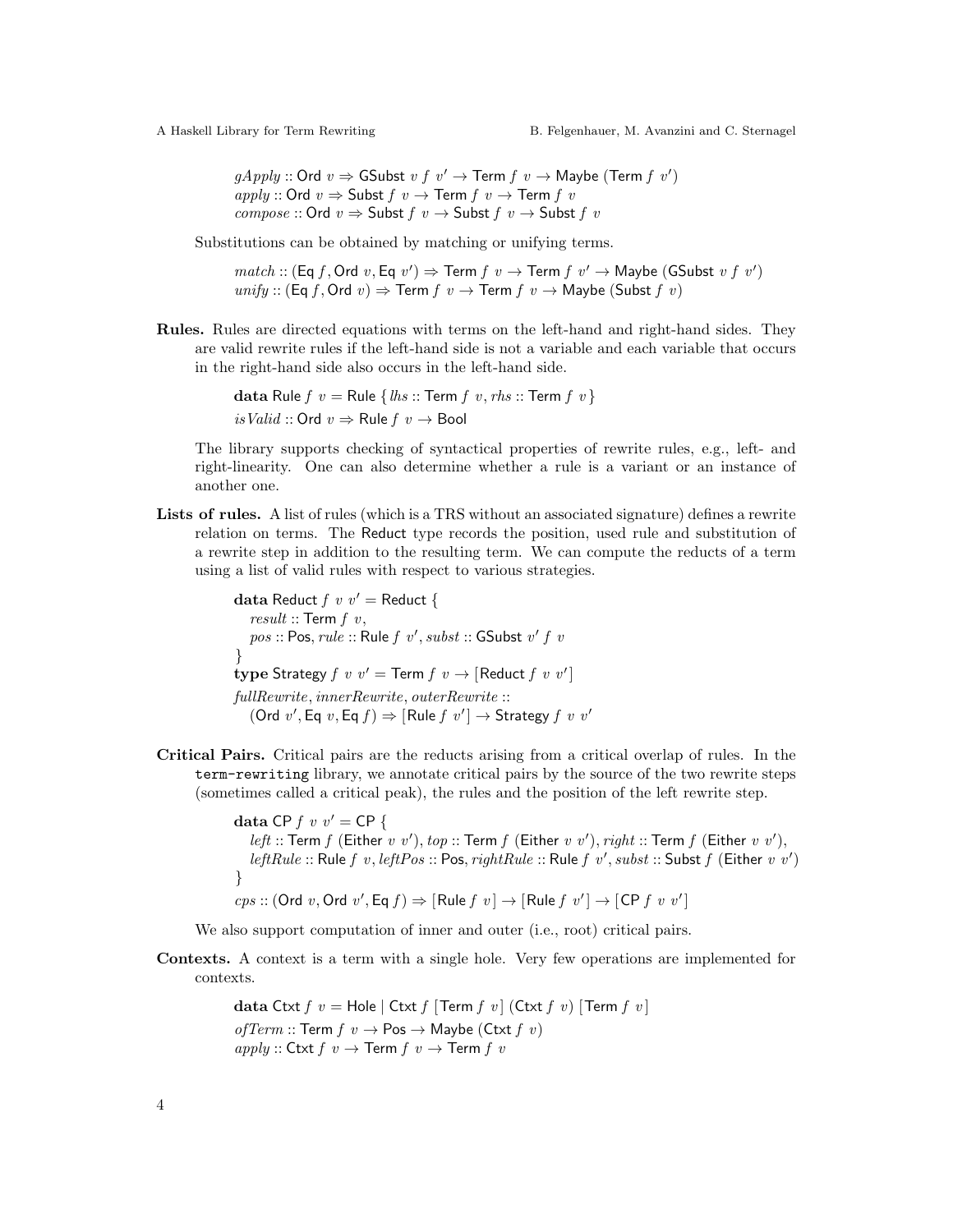In addition, the library provides a data type (Problem) and parser for the WST (old TPDB) file format. There is also pretty printing support for terms, rules, substitutions and problems.

#### 3.1 Example

As an example, we show an implementation of the local confluence check in the Knuth-Bendix criterion. The implementation is straightforward, using an auxiliary function  $nf$  that reduces a term to normal form with respect to the given TRS.

import qualified Data.Rewriting.Rules as Rules import qualified Data.Rewriting.CriticalPair as CP import Data.Rewriting.Rule (Rule) -- check confluence of a given terminating TRS

 $checkKnuthBendix :: (Eq f, Eq v, Ord v) \Rightarrow [Rule f v] \rightarrow Bool$  $checkKnuthBendix$   $trs = all\ joinable CP$  (CP.cps' trs) where -- check joinability by comparing normal forms joinableCP  $c = nf$  (CP.left  $c \equiv nf$  (CP.right c) -- compute normal form of a term  $nf$   $t = \text{case Rules.fullRewrite}$  trs t of  $[ ] \rightarrow t$  $(r : \_) \rightarrow nf$  (Rules. *result r*)

### <span id="page-4-2"></span>4 Future

We have described the current state of the term-rewriting Haskell library. In our view it covers enough functionality to be useful, even though most of it is trivial (notable exceptions are unification and the WST parser). However, the library has very few users: There is a converter from resource aware ML to term rewriting systems<sup>4</sup> and the beginnings of a confluence tool,<sup>5</sup> but nothing more. Thus, there are likely to be omissions in the interface.

For the future, we hope that the library becomes adopted more widely. The source code is hosted at github, so it is easy to submit bug reports and feature requests. We also have a mailing list for users, and the packages are available on Hackage.<sup>6</sup>

There are plenty of missing features, even leaving the contentious field of signatures aside. One interesting area is term graphs, where terms are represented with explicit sharing. Term graphs allow for efficient term rewriting and arise naturally as the result of unification. Unification can also gainfully take sharing information into account.

## References

- <span id="page-4-1"></span>[1] M. Avanzini and G. Moser. Tyrolean Complexity Tool: Features and usage. In Proc. 24th RTA, LIPIcs, 2013. To appear.
- <span id="page-4-0"></span>[2] Franz Baader and Tobias Nipkow. Term Rewriting and All That. Cambridge University Press, August 1998.

<sup>4</sup><http://cl-informatik.uibk.ac.at/users/georg/cbr/tools/RaML/>

<sup>5</sup><https://github.com/haskell-rewriting/confluence-tool>

 $6$ <http://hackage.haskell.org/>